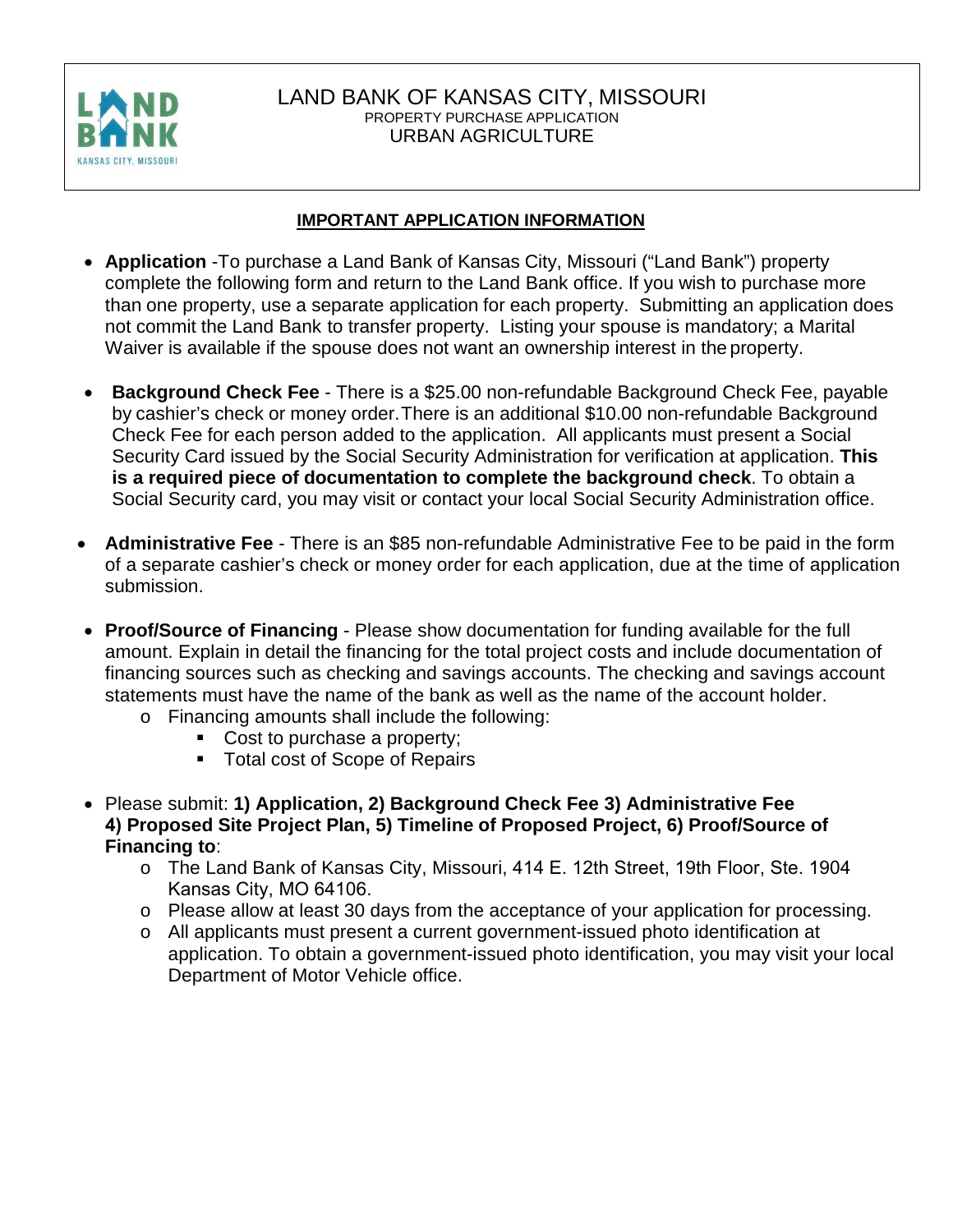# **Land Bank Urban Agriculture Application**

| Will this organization be the owner of record of the proposed site going forward? $\Box$ Yes                                                                                                                                                                                              | $\Box$ No                                                                                   |
|-------------------------------------------------------------------------------------------------------------------------------------------------------------------------------------------------------------------------------------------------------------------------------------------|---------------------------------------------------------------------------------------------|
| Do you have any organizations committed to supporting the project financially? $\Box$ Yes                                                                                                                                                                                                 | $\Box$ No                                                                                   |
|                                                                                                                                                                                                                                                                                           |                                                                                             |
| Orchards require more care than other types of urban agriculture. If you plan on planting an orchard,<br>please list your orcharding experience, and your timeline and budget for the installation:<br>,一个人的人都是一个人的人,我们就是一个人的人,我们就是一个人的人,我们就是一个人的人,我们就是一个人的人,我们就是一个人的人,我们就是一个人的人,我们就是一个人  |                                                                                             |
| Do you have an existing urban agriculture site? ________                                                                                                                                                                                                                                  |                                                                                             |
| If so, address: $\frac{1}{2}$ and $\frac{1}{2}$ and $\frac{1}{2}$ and $\frac{1}{2}$ and $\frac{1}{2}$ and $\frac{1}{2}$ and $\frac{1}{2}$ and $\frac{1}{2}$ and $\frac{1}{2}$ and $\frac{1}{2}$ and $\frac{1}{2}$ and $\frac{1}{2}$ and $\frac{1}{2}$ and $\frac{1}{2}$ and $\frac{1}{2}$ |                                                                                             |
|                                                                                                                                                                                                                                                                                           |                                                                                             |
| Steward Contact: Must be willing to be the main contact and caregiver for the site.                                                                                                                                                                                                       | *A site steward must be willing to tend the site at minimum once a week spring through fall |
|                                                                                                                                                                                                                                                                                           |                                                                                             |
|                                                                                                                                                                                                                                                                                           |                                                                                             |
| Is the steward willing and able to participate in periodic gardening workshops? $\Box$ Yes                                                                                                                                                                                                | $\Box$ No                                                                                   |
| Is the site zoned for urban agriculture:<br>$\Box$ No<br>$\Box$ Yes<br>If no, do you plan to rezone? $\Box$ Yes<br>⊟ No                                                                                                                                                                   |                                                                                             |
| Does the proposed project site have access to water? $\Box$ Yes<br>Type: □ Dedicated Water Line □ Neighboring Water Line □ Other_                                                                                                                                                         | $\Box$ No                                                                                   |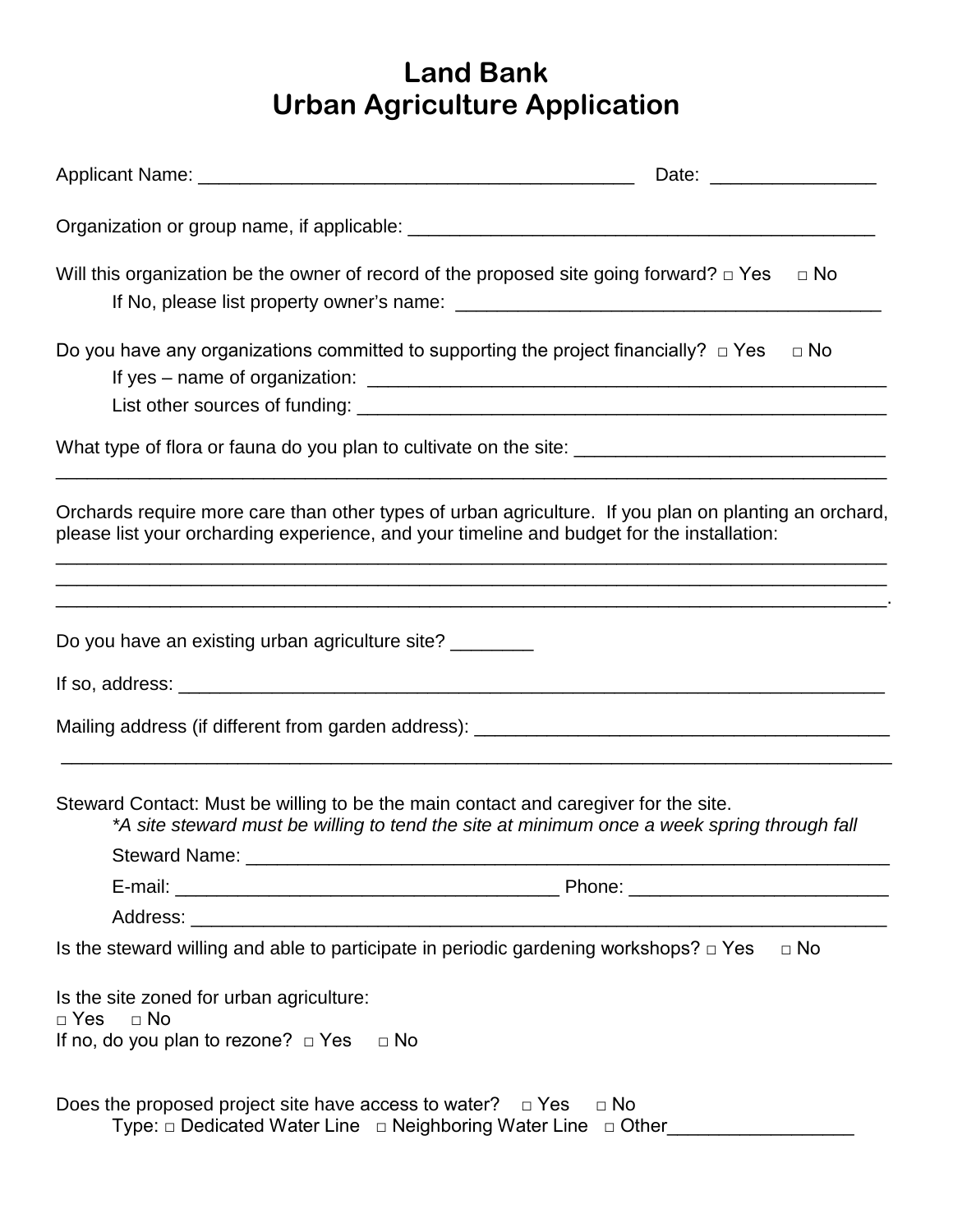If no, how do you plan to water the site: \_\_\_\_\_\_\_\_\_\_\_\_\_\_\_\_\_\_\_\_\_\_\_\_\_\_\_\_\_\_\_\_\_\_\_\_\_\_\_\_\_\_\_\_\_\_\_ Who will mow the site? Group member/Steward **Contractor Contractor Contractor** Who will the site serve? (check all that apply) □ Youth/Children □ For-profit □ Special needs □ At-risk groups □ Immigrants □ Refugees □ Neighborhood □ Organization members How much of the vegetable, fruit, nut and/or berry production is intended to be provided at no cost to the neighborhood, gardeners, and community or food pantries? □ 0 - 25% □ 25% - 50% □ 50% - 75% □ 75% - 100% Is any of the harvest intended to be sold?  $\Box$  Yes  $\Box$  No If yes, please explain: \_\_\_\_\_\_\_\_\_\_\_\_\_\_\_\_\_\_\_\_\_\_\_\_\_\_\_\_\_\_\_\_\_\_\_\_\_\_\_\_\_\_\_\_\_\_\_\_\_\_\_\_\_\_\_\_\_\_\_\_\_\_\_\_\_\_\_\_\_\_\_\_\_\_\_\_\_\_\_\_ \_\_\_\_\_\_\_\_\_\_\_\_\_\_\_\_\_\_\_\_\_\_\_\_\_\_\_\_\_\_\_\_\_\_\_\_\_\_\_\_\_\_\_\_\_\_\_\_\_\_\_\_\_\_\_\_\_\_\_\_\_\_\_\_\_\_\_\_\_\_\_\_\_\_\_\_\_\_\_ Please describe your operation and who would be involved: \_\_\_\_\_\_\_\_\_\_\_\_\_\_\_\_\_\_\_\_\_\_\_\_\_\_\_\_\_\_\_\_\_\_\_\_\_\_\_\_\_\_\_\_\_\_\_\_\_\_\_\_\_\_\_\_\_\_\_\_\_\_\_\_\_\_\_\_\_\_\_\_\_\_\_\_\_\_\_\_ \_\_\_\_\_\_\_\_\_\_\_\_\_\_\_\_\_\_\_\_\_\_\_\_\_\_\_\_\_\_\_\_\_\_\_\_\_\_\_\_\_\_\_\_\_\_\_\_\_\_\_\_\_\_\_\_\_\_\_\_\_\_\_\_\_\_\_\_\_\_\_\_\_\_\_\_\_\_\_\_ \_\_\_\_\_\_\_\_\_\_\_\_\_\_\_\_\_\_\_\_\_\_\_\_\_\_\_\_\_\_\_\_\_\_\_\_\_\_\_\_\_\_\_\_\_\_\_\_\_\_\_\_\_\_\_\_\_\_\_\_\_\_\_\_\_\_\_\_\_\_\_\_\_\_\_\_\_\_\_\_

Will your organization be a member of Kansas City Community Gardens – Giving Grove Program? [This is required if you will install an orchard].  $\Box$  Yes  $\Box$  No

Giving Grove group membership is \$10 for a 5-year membership and is necessary to have access to the Giving Grove program and KCCG services.

Orchard Requests: Have you contacted The Giving Grove (816-931-3877 x303)? □ Yes □ No

---------------------------------------------------------------------------------------------------------------------------------------

I agree to commit to this partnership with the Land Bank and will ensure that the urban agriculture site is cared for and maintained to the best of my ability. I will utilize the resources listed below including attending educational workshops □ Yes □ No.

Would you agree to self-report the harvest quantities produced on this land if it was easy to do? □ Yes □ No.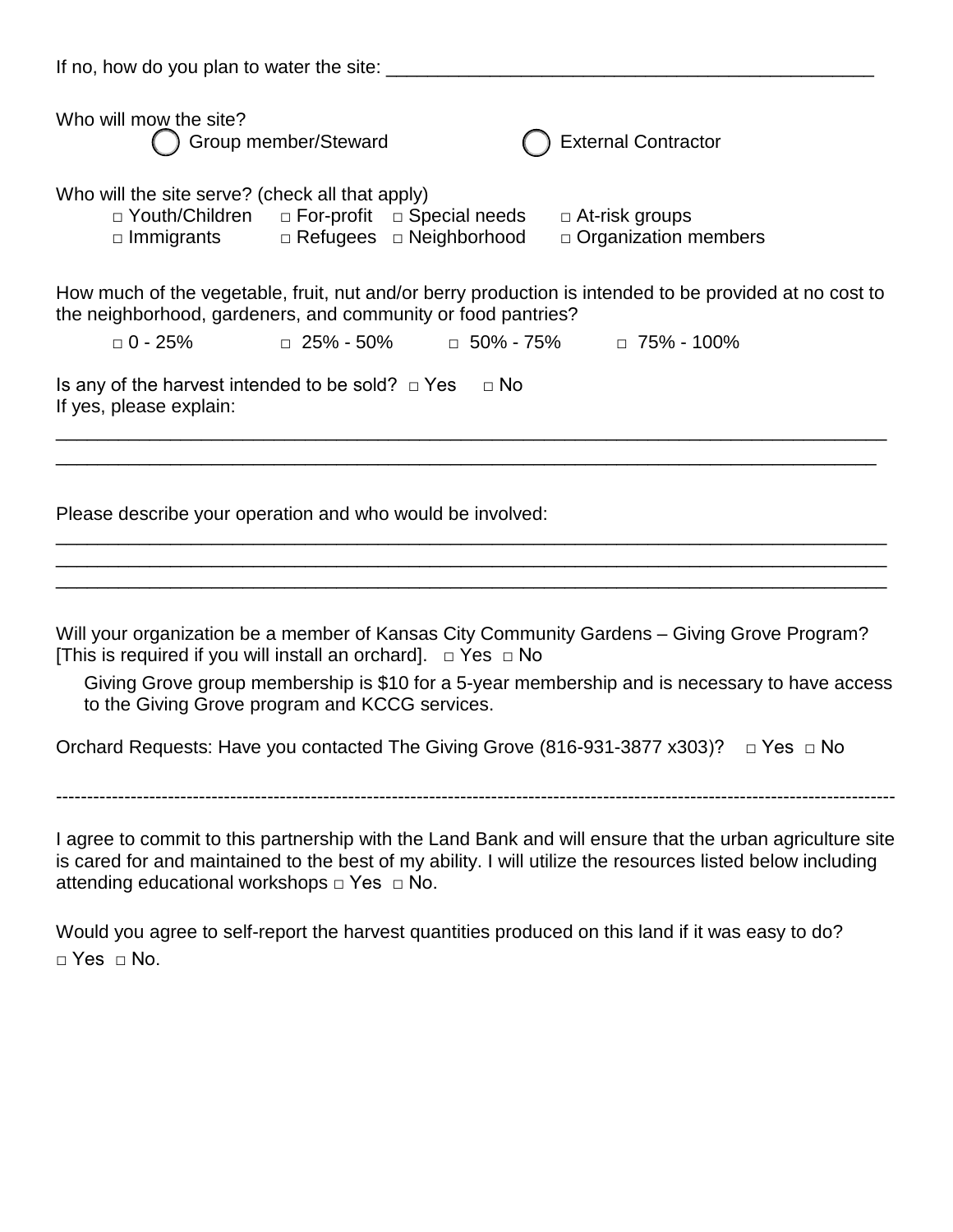Property I am applying for: \_\_\_\_\_\_\_\_\_\_\_\_\_\_\_\_\_\_\_\_\_\_\_\_\_\_\_\_\_\_\_\_\_\_\_\_\_\_\_\_\_\_\_\_\_\_\_\_\_\_\_\_\_\_\_\_\_

 $Mv$  offer price:  $\blacksquare$ 

The work I intend to do to make the site ready, and the estimated price for each item:

| Fencing:                      | \$             |
|-------------------------------|----------------|
| Pick up trash/rubble/dumping: | $\frac{1}{2}$  |
| Tear out concrete:            | $\mathfrak{L}$ |
| Demolish structure(s):        | \$             |
| Tree work:                    | \$             |
| Grading:                      | \$             |
| Water line:                   | \$             |
| Rezoning:                     | \$             |
|                               |                |

Signed: \_\_\_\_\_\_\_\_\_\_\_\_\_\_\_\_\_\_\_\_\_\_\_\_\_\_\_\_\_\_\_\_\_\_\_\_\_\_\_\_\_\_\_\_\_\_\_\_\_ Date: \_\_\_\_\_\_\_\_\_\_\_\_\_\_\_\_

## **AVAILABLE RESOURCES**

**Get growing mini-grants** [www.getgrowingkc.org.](http://www.getgrowingkc.org/) Can be used for urban ag. Infrastructure.

**Kansas City Community Partner Gardens** <https://kccg.org/community-partner-gardens/>

**Kansas City Community Gardens Resources** [www.kccg.org/gardening-resources/](http://www.kccg.org/gardening-resources/)

**Kansas City Community Gardens Workshops** [www.kccg.org/events/](http://www.kccg.org/events/)

**Cultivate KC mini-grants** <https://www.cultivatekc.org/farmers/grants/>

**Cultivate Kansas City** [www.cultivatekc.org.](http://www.cultivatekc.org/)

**The Giving Grove** https://kccg.org/giving-grove/

**Advocates for Urban Agriculture Newsgroup** [https://groups.google.com/forum/#!forum/advocates](https://groups.google.com/forum/#!forum/advocates-for-urban-agriculture)[for-urban-agriculture.](https://groups.google.com/forum/#!forum/advocates-for-urban-agriculture)

Each University in the area has an Extension office that can help with soil testing, etc…

**City Farmer website** [www.cityfarmer.org.](http://www.cityfarmer.org/)

KCMO Ordinance 88-312-01 *et seq*. attached. The "Urban Agriculture ordinance".

§ 88-312-01. Crop Agriculture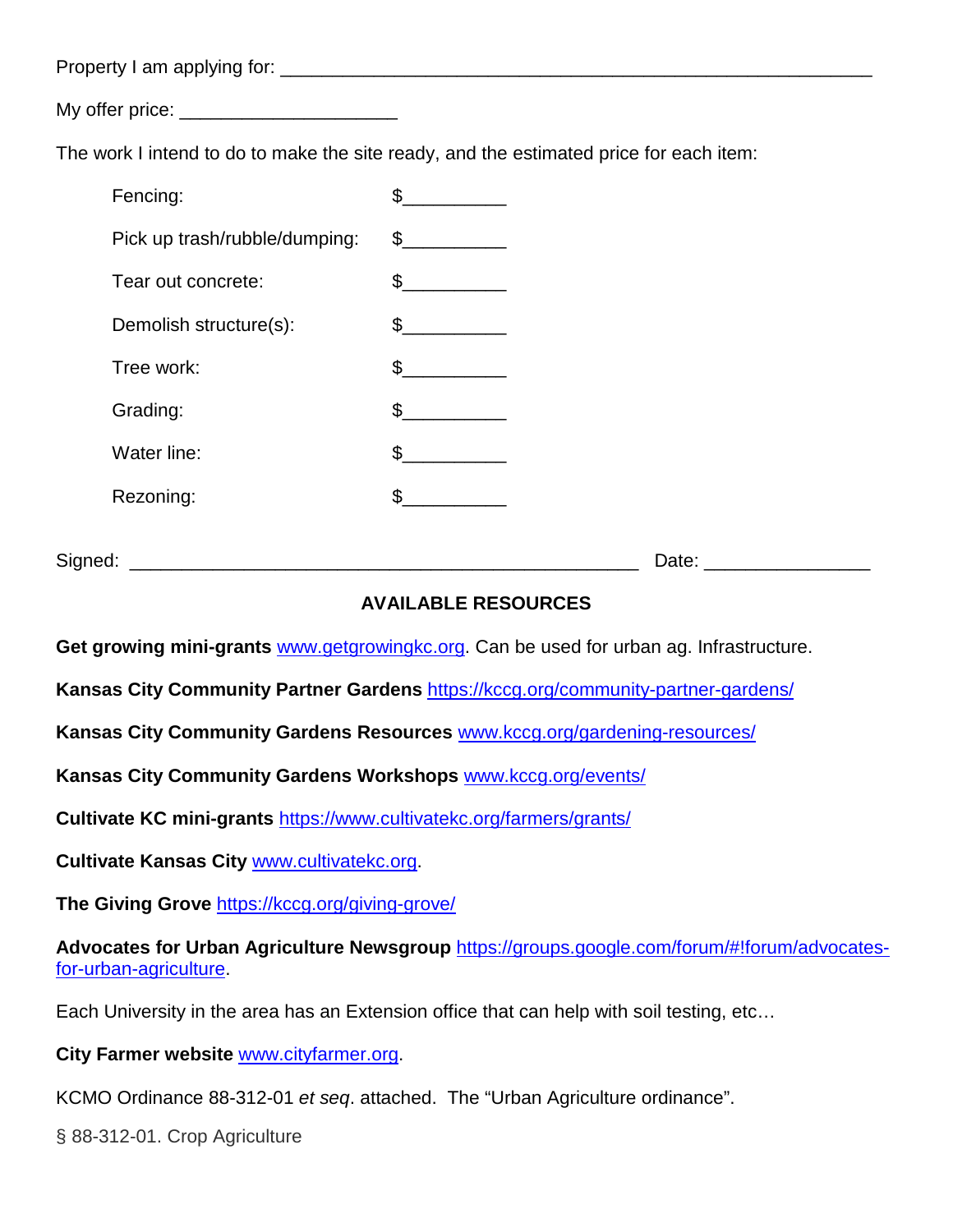#### • **88-312-01-A. GENERAL**

An area of land managed and maintained by an individual or group of individuals to grow and harvest food crops and horticultural products (including flowers, trees, and bees and apiary products) for off-site sale in locations where retail sales are an allowed use. Crop agriculture may be a principal or accessory use.

#### 1. **Crop Agriculture Standards**

(a) Garden and farm-related buildings and structures must comply with the accessory structure setback requirements that apply in the subject zoning district (See 88-305). Crop areas must be set back at least 3 feet from all property lines. The required setback must be covered with ground cover plants, which may include grasses.

(b) The site must be designed and maintained so that chemicals will not drain onto adjacent property.

(c) On-site sales of whole, uncut, fresh food and/or horticultural products grown on the crop agriculture property are allowed on property zoned R-80.

#### 2. **Special Use Permit Required for On-Site Sales**

In residential zoning districts, except R-80, on-site sales of whole, uncut, fresh food and/or horticultural products grown on the crop agriculture property may be allowed if reviewed and approved in accordance with the special use permit procedures of 88-525. A special use permit shall not be issued unless all of the approval criteria in [88-525-09](http://kansascity-mo.elaws.us/rule/cid10156/88-525-09) are satisfied.

#### • **88-312-02-A. HOME GARDEN**

A garden maintained by one or more individuals who reside in a dwelling unit located on the subject property. Food and/or horticultural products grown in the home garden may be used for personal consumption, and only whole, uncut, fresh food and/or horticultural products grown in a home garden may be donated or sold on-site within a reasonable time of its harvest. The sales may only take place during the period of May 15 through October 15. Row crops are not permitted in the front yard of a residentially zoned and occupied property, except property zoned R-80, if whole, uncut fresh food and/or horticultural products grown in the home garden are donated or sold onsite. "Row crops" shall be defined as grain, fruit or vegetable plants, grown in rows, which are 24 inches or more in height. "Row crops" shall not mean cultivated or attended trees, bushes, or shrubbery less than 6 feet in height, or trees in excess of 6 feet in height, and shall not include grain, fruit or vegetable plants that are part of the front yard's borders, that extend no more than 5 feet from the side property lines or from the front of the principal building. A home garden is an accessory use to a principal residential use, and must comply with the lot and building standards for its zoning district. On-site sales made in accordance with this section shall not be considered to be commercial activity under this Code, and shall not be subject to the restrictions for home occupations in 88-305-04. Section 88-10-08-C shall govern any conflict between the provisions of this section and any private homeowner covenants or restrictions. Any area of land that is managed and maintained in a manner that fits within the description of Community Supported Agriculture in 88-312-02-C cannot be considered to be a Home Garden.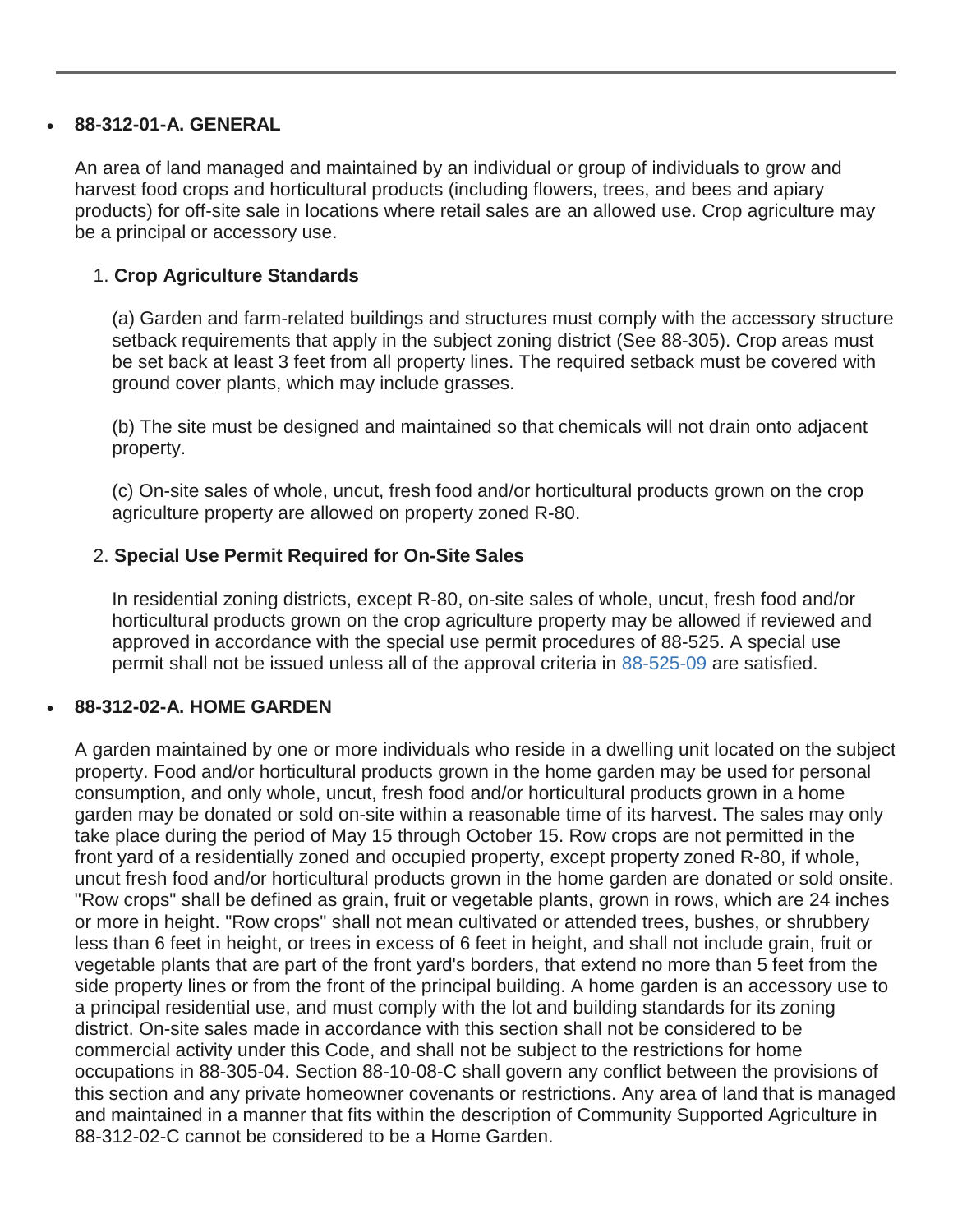#### **88-312-02-B. COMMUNITY GARDEN**

An area of land managed and maintained by a group of individuals to grow and harvest food and/or horticultural products for personal or group consumption or for sale or donation. A community garden area may be divided into separate garden plots for cultivation by one or more individuals or may be farmed collectively by members of the group. A community garden may include common areas (e.g., hand tool storage sheds) maintained and used by the group. The Community Garden must comply with the lot and building standards for its zoning district. All chemicals and fuels shall be stored in an enclosed, locked structure when the site is unattended. Community garden group members may or may not reside on the subject property. Sales and donation of only whole, uncut, fresh food and/or horticultural products grown in the community garden may occur on-site on otherwise vacant property, but may not occur on residentially zoned and occupied property, except property zoned R-80. Row crops are not permitted in the front yard of a residentially zoned and occupied property, except property zoned R-80, if whole, uncut fresh food and/or horticultural products grown in the community garden are donated or sold onsite. "Row crops" shall be defined as grain, fruit or vegetable plants, grown in rows, which are 24 inches or more in height. "Row crops" shall not mean cultivated or attended trees, bushes, or shrubbery less than 6 feet in height, or trees in excess of 6 feet in height, and shall not include grain, fruit or vegetable plants that are part of the front yard's borders, that extend no more than 5 feet from the side property lines or from the front of the principal building. A community garden may be a principal or accessory use. Any area of land that is managed and maintained in a manner that fits within the description of Community Supported Agriculture in 88-312-02-C cannot be considered to be a Community Garden.

# **88-312-02-C. COMMUNITY SUPPORTED AGRICULTURE (CSA)**

An area of land managed and maintained by an individual or group of individuals to grow and harvest food and/or horticultural products for shareholder consumption or for sale or donation. Under the CSA model, shareholders arrange to work on the farm in exchange for a share of the food and/or horticultural products grown on the CSA property and/or pay for a portion of the food and/or horticultural products in advance. A CSA may be a principal or accessory use. A CSA located in a residential zoning district, except R-80, requires a special use permit issued in accordance with the special use permit procedures of 88-525. A special use permit shall not be issued unless all of the approval criteria in [88-525-09](http://kansascity-mo.elaws.us/rule/cid10156/88-525-09) are satisfied. The permit is also subject to the following additional standards.

## 1. **Community Supported Agriculture (CSA) Standards**

(a) Garden and farm-related buildings and structures must comply with the accessory structure setback requirements that apply in the subject zoning district (See 88-305). Farmed areas must be set back at least 3 feet from all property lines. The required setback must be covered with ground cover plants, which may include grasses.

(b) Row crops are not permitted in the front yard of a residentially zoned and occupied property, except property zoned R-80, if whole, uncut fresh food and/or horticultural products grown on the CSA property are donated or sold onsite. "Row crops" shall be defined as grain, fruit or vegetable plants, grown in rows, which are 24 inches or more in height. "Row crops" shall not mean cultivated or attended trees, bushes, or shrubbery less than 6 feet in height, or trees in excess of 6 feet in height, and shall not include grain, fruit or vegetable plants that are part of the front yard's borders, that extend no more than 5 feet from the side property lines or from the front of the principal building.